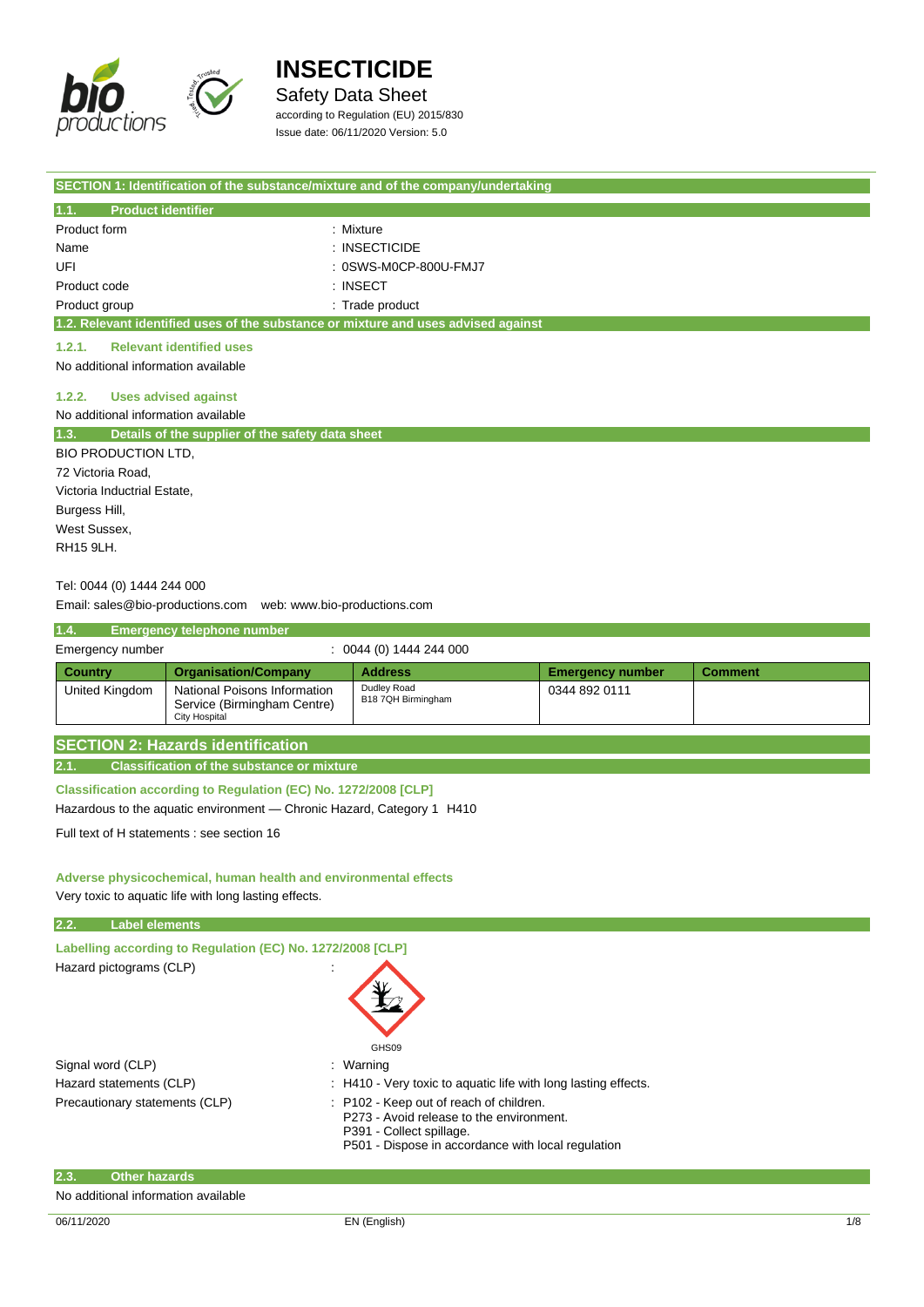## Safety Data Sheet

according to Regulation (EU) 2015/830

**SECTION 3: Composition/information on ingredients**

### **3.1. Substances**

## Not applicable

f

**3.2. Mixtures**

| <b>Name</b>                   | <b>Product identifier</b>                  | $\frac{9}{6}$ | <b>Classification according to</b><br><b>Requlation (EC) No.</b><br>1272/2008 [CLP]                                                 |
|-------------------------------|--------------------------------------------|---------------|-------------------------------------------------------------------------------------------------------------------------------------|
| <b>CYPERMETHRIN TECHNICAL</b> | (CAS-No.) 52315-07-8<br>(EC-No.) 257-842-9 | $\leq$ $\leq$ | Acute Tox. 4 (Oral), H302<br>Acute Tox. 4 (Inhalation), H332<br>STOT SE 3, H335<br>Aquatic Acute 1, H400<br>Aquatic Chronic 1, H410 |

#### Full text of H-statements: see section 16

| <b>SECTION 4: First aid measures</b>                                       |                                                                                                                                                                                                                |
|----------------------------------------------------------------------------|----------------------------------------------------------------------------------------------------------------------------------------------------------------------------------------------------------------|
| <b>Description of first aid measures</b>                                   |                                                                                                                                                                                                                |
| First-aid measures after inhalation                                        | : Remove person to fresh air and keep comfortable for breathing.                                                                                                                                               |
| First-aid measures after skin contact                                      | : Wash skin with plenty of water.                                                                                                                                                                              |
| First-aid measures after eye contact                                       | Rinse eyes with water as a precaution.                                                                                                                                                                         |
| First-aid measures after ingestion                                         | Call a poison center or a doctor if you feel unwell. Rinse mouth out with water. Do NOT induce<br>vomiting. Never give anything by mouth to an unconscious person. Immediately call a POISON<br>CENTER/doctor. |
| 4.2.<br>Most important symptoms and effects, both acute and delayed        |                                                                                                                                                                                                                |
| No additional information available                                        |                                                                                                                                                                                                                |
| 4.3.                                                                       | Indication of any immediate medical attention and special treatment needed                                                                                                                                     |
| Treat symptomatically.                                                     |                                                                                                                                                                                                                |
| <b>SECTION 5: Firefighting measures</b>                                    |                                                                                                                                                                                                                |
| <b>Extinguishing media</b><br>5.1.                                         |                                                                                                                                                                                                                |
| Suitable extinguishing media                                               | : Water spray. Dry powder. Foam. Carbon dioxide.                                                                                                                                                               |
| 5.2.<br>Special hazards arising from the substance or mixture              |                                                                                                                                                                                                                |
| Hazardous decomposition products in case of<br>fire                        | : Toxic fumes may be released.                                                                                                                                                                                 |
| <b>Advice for firefighters</b><br>5.3.                                     |                                                                                                                                                                                                                |
| Protection during firefighting                                             | Do not attempt to take action without suitable protective equipment. Self-contained breathing<br>apparatus. Complete protective clothing.                                                                      |
| <b>SECTION 6: Accidental release measures</b>                              |                                                                                                                                                                                                                |
| Personal precautions, protective equipment and emergency procedures<br>6.1 |                                                                                                                                                                                                                |
| 6.1.1.<br>For non-emergency personnel                                      |                                                                                                                                                                                                                |
| Emergency procedures                                                       | : Ventilate spillage area.                                                                                                                                                                                     |
| 6.1.2.<br>For emergency responders                                         |                                                                                                                                                                                                                |
| Protective equipment                                                       | Do not attempt to take action without suitable protective equipment. For further information                                                                                                                   |
|                                                                            | refer to section 8: "Exposure controls/personal protection".                                                                                                                                                   |
| <b>Environmental precautions</b><br>6.2.                                   |                                                                                                                                                                                                                |
| Avoid release to the environment.                                          |                                                                                                                                                                                                                |
| 6.3.<br>Methods and material for containment and cleaning up               |                                                                                                                                                                                                                |
| For containment                                                            | : Collect spillage.                                                                                                                                                                                            |
| Methods for cleaning up                                                    | Take up liquid spill into absorbent material.                                                                                                                                                                  |
| Other information                                                          | Dispose of materials or solid residues at an authorized site.                                                                                                                                                  |
| 6.4.<br><b>Reference to other sections</b>                                 |                                                                                                                                                                                                                |
| For further information refer to section 13.                               |                                                                                                                                                                                                                |
| <b>SECTION 7: Handling and storage</b>                                     |                                                                                                                                                                                                                |
| <b>Precautions for safe handling</b><br>7.1.                               |                                                                                                                                                                                                                |
|                                                                            |                                                                                                                                                                                                                |
| Precautions for safe handling                                              | Ensure good ventilation of the work station. Wear personal protective equipment.                                                                                                                               |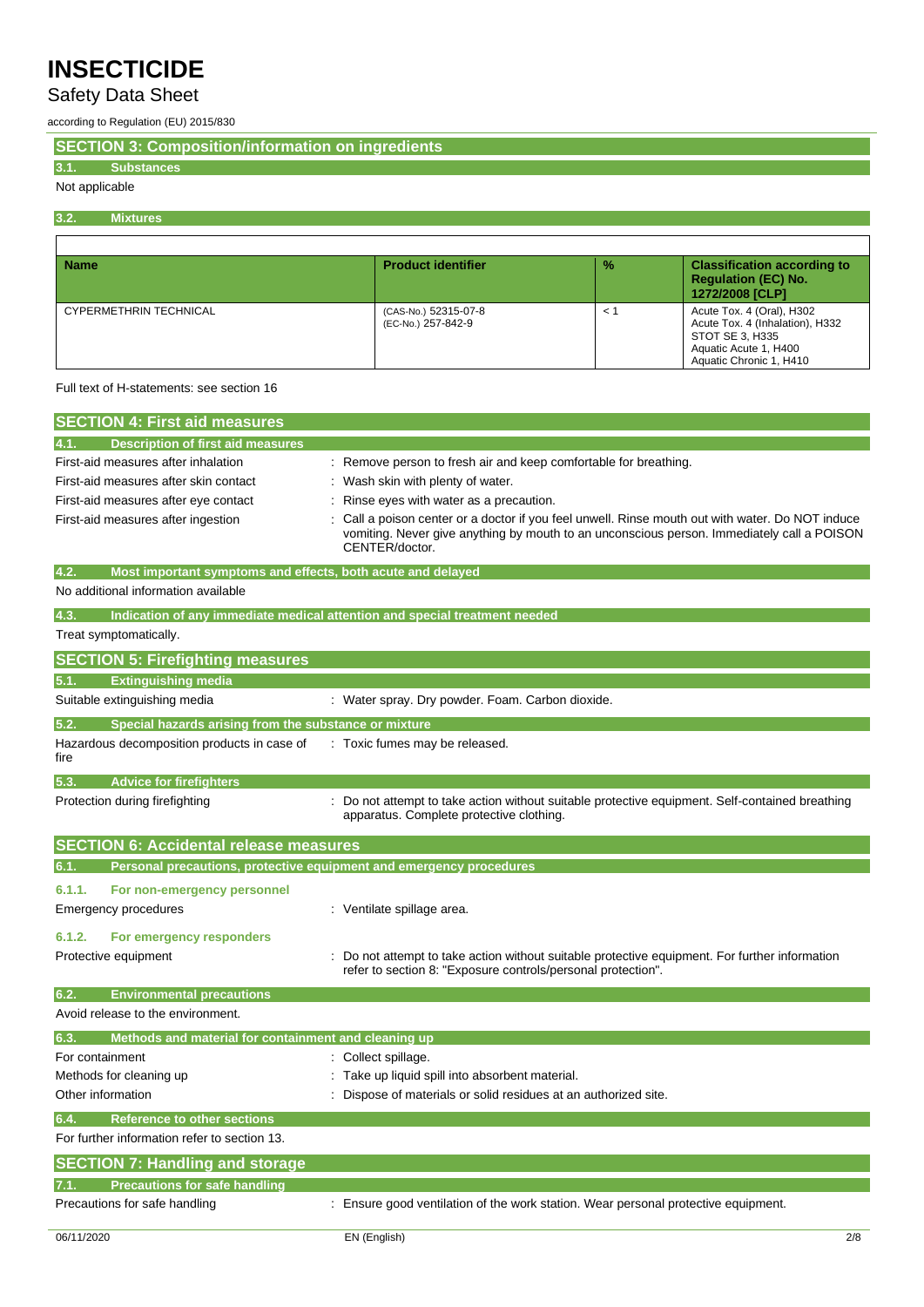## Safety Data Sheet

according to Regulation (EU) 2015/830

| Hygiene measures                                                      | : Do not eat, drink or smoke when using this product. Always wash hands after handling the<br>product. |  |  |
|-----------------------------------------------------------------------|--------------------------------------------------------------------------------------------------------|--|--|
| Conditions for safe storage, including any incompatibilities<br>17.2. |                                                                                                        |  |  |
| Storage conditions                                                    | : Store in a well-ventilated place. Keep cool.                                                         |  |  |
| Specific end use(s)<br>17.3.                                          |                                                                                                        |  |  |
| No additional information available                                   |                                                                                                        |  |  |

**SECTION 8: Exposure controls/personal protection**

### **8.1. Control parameters**

No additional information available

### **8.2. Exposure controls**

## **Appropriate engineering controls:**

Ensure good ventilation of the work station.

### **Hand protection:**

Protective gloves

### **Eye protection:**

Safety glasses

#### **Skin and body protection:**

Wear suitable protective clothing

#### **Respiratory protection:**

In case of insufficient ventilation, wear suitable respiratory equipment



#### **Environmental exposure controls:**

Avoid release to the environment.

| <b>SECTION 9: Physical and chemical properties</b>            |                   |  |  |  |  |
|---------------------------------------------------------------|-------------------|--|--|--|--|
| 9.1.<br>Information on basic physical and chemical properties |                   |  |  |  |  |
| Physical state                                                | : Liquid          |  |  |  |  |
| Colour                                                        | Colourless.       |  |  |  |  |
| Odour                                                         | odourless.        |  |  |  |  |
| Odour threshold                                               | No data available |  |  |  |  |
| рH                                                            | .76               |  |  |  |  |
| Relative evaporation rate (butylacetate=1)                    | No data available |  |  |  |  |
| Melting point                                                 | Not applicable    |  |  |  |  |
| Freezing point                                                | No data available |  |  |  |  |
| Boiling point                                                 | No data available |  |  |  |  |
| Flash point                                                   | No data available |  |  |  |  |
| Auto-ignition temperature                                     | No data available |  |  |  |  |
| Decomposition temperature                                     | No data available |  |  |  |  |
| Flammability (solid, gas)                                     | : Not applicable  |  |  |  |  |
| Vapour pressure                                               | No data available |  |  |  |  |
| Relative vapour density at 20 °C                              | No data available |  |  |  |  |
| Relative density                                              | No data available |  |  |  |  |
| Relative gas density                                          | -1                |  |  |  |  |
| Solubility                                                    | Soluble in water. |  |  |  |  |
| Partition coefficient n-octanol/water (Log Pow)               | No data available |  |  |  |  |
| Viscosity, kinematic                                          | No data available |  |  |  |  |
| Viscosity, dynamic                                            | No data available |  |  |  |  |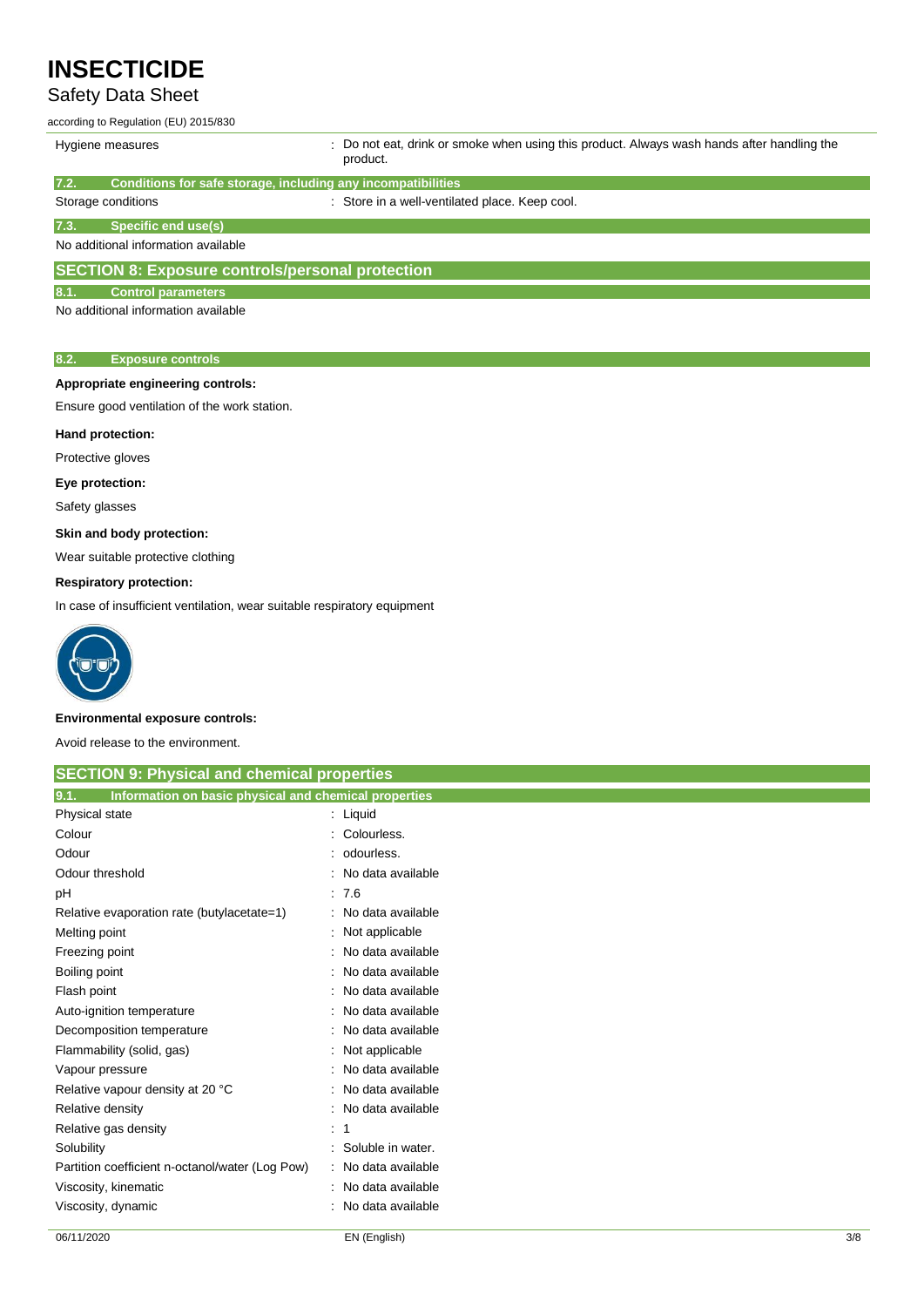## Safety Data Sheet

| according to Regulation (EU) 2015/830                                              |                     |  |  |  |  |
|------------------------------------------------------------------------------------|---------------------|--|--|--|--|
| Explosive properties                                                               | : No data available |  |  |  |  |
| Oxidising properties                                                               | : No data available |  |  |  |  |
| <b>Explosive limits</b>                                                            | : No data available |  |  |  |  |
| <b>Other information</b><br>9.2.                                                   |                     |  |  |  |  |
| No additional information available                                                |                     |  |  |  |  |
| <b>SECTION 10: Stability and reactivity</b>                                        |                     |  |  |  |  |
| 10.1.<br><b>Reactivity</b>                                                         |                     |  |  |  |  |
| The product is non-reactive under normal conditions of use, storage and transport. |                     |  |  |  |  |
| 10.2.<br><b>Chemical stability</b>                                                 |                     |  |  |  |  |
| Stable under normal conditions.                                                    |                     |  |  |  |  |
| 10.3.<br><b>Possibility of hazardous reactions</b>                                 |                     |  |  |  |  |
| No dangerous reactions known under normal conditions of use.                       |                     |  |  |  |  |
| 10.4.<br><b>Conditions to avoid</b>                                                |                     |  |  |  |  |
| None under recommended storage and handling conditions (see section 7).            |                     |  |  |  |  |
| 10.5.<br><b>Incompatible materials</b>                                             |                     |  |  |  |  |
| No additional information available                                                |                     |  |  |  |  |
| 10.6.<br><b>Hazardous decomposition products</b>                                   |                     |  |  |  |  |

Under normal conditions of storage and use, hazardous decomposition products should not be produced.

| Information on toxicological effects<br>11.1. |                             |
|-----------------------------------------------|-----------------------------|
|                                               |                             |
| Acute toxicity                                | : Not classified            |
| Skin corrosion/irritation                     | : Not classified<br>pH: 7.6 |
| Serious eye damage/irritation                 | : Not classified<br>pH: 7.6 |
| Respiratory or skin sensitisation             | : Not classified            |
| Germ cell mutagenicity                        | Not classified<br>÷         |
| Carcinogenicity                               | : Not classified            |
| Reproductive toxicity                         | : Not classified            |
| STOT-single exposure                          | : Not classified            |
| STOT-repeated exposure                        | : Not classified            |
| Aspiration hazard                             | Not classified<br>÷         |
| <b>SECTION 12: Ecological information</b>     |                             |

|       | <b>SECTION 12. ECOLOGICAL INIUMIRATION</b> |                                                                                             |
|-------|--------------------------------------------|---------------------------------------------------------------------------------------------|
| 12.1. | <b>Toxicity</b>                            |                                                                                             |
|       | Ecology - general                          | : Very toxic to aquatic life with long lasting effects.                                     |
|       |                                            |                                                                                             |
| 12.2. | <b>Persistence and degradability</b>       |                                                                                             |
|       | No additional information available        |                                                                                             |
| 12.3. | <b>Bioaccumulative potential</b>           |                                                                                             |
|       | No additional information available        |                                                                                             |
| 12.4. | <b>Mobility in soil</b>                    |                                                                                             |
|       | No additional information available        |                                                                                             |
| 12.5. | <b>Results of PBT and vPvB assessment</b>  |                                                                                             |
|       | No additional information available        |                                                                                             |
| 12.6. | <b>Other adverse effects</b>               |                                                                                             |
|       | No additional information available        |                                                                                             |
|       | <b>SECTION 13: Disposal considerations</b> |                                                                                             |
| 13.1. | <b>Waste treatment methods</b>             |                                                                                             |
|       | Waste treatment methods                    | Dispose of contents/container in accordance with licensed collector's sorting instructions. |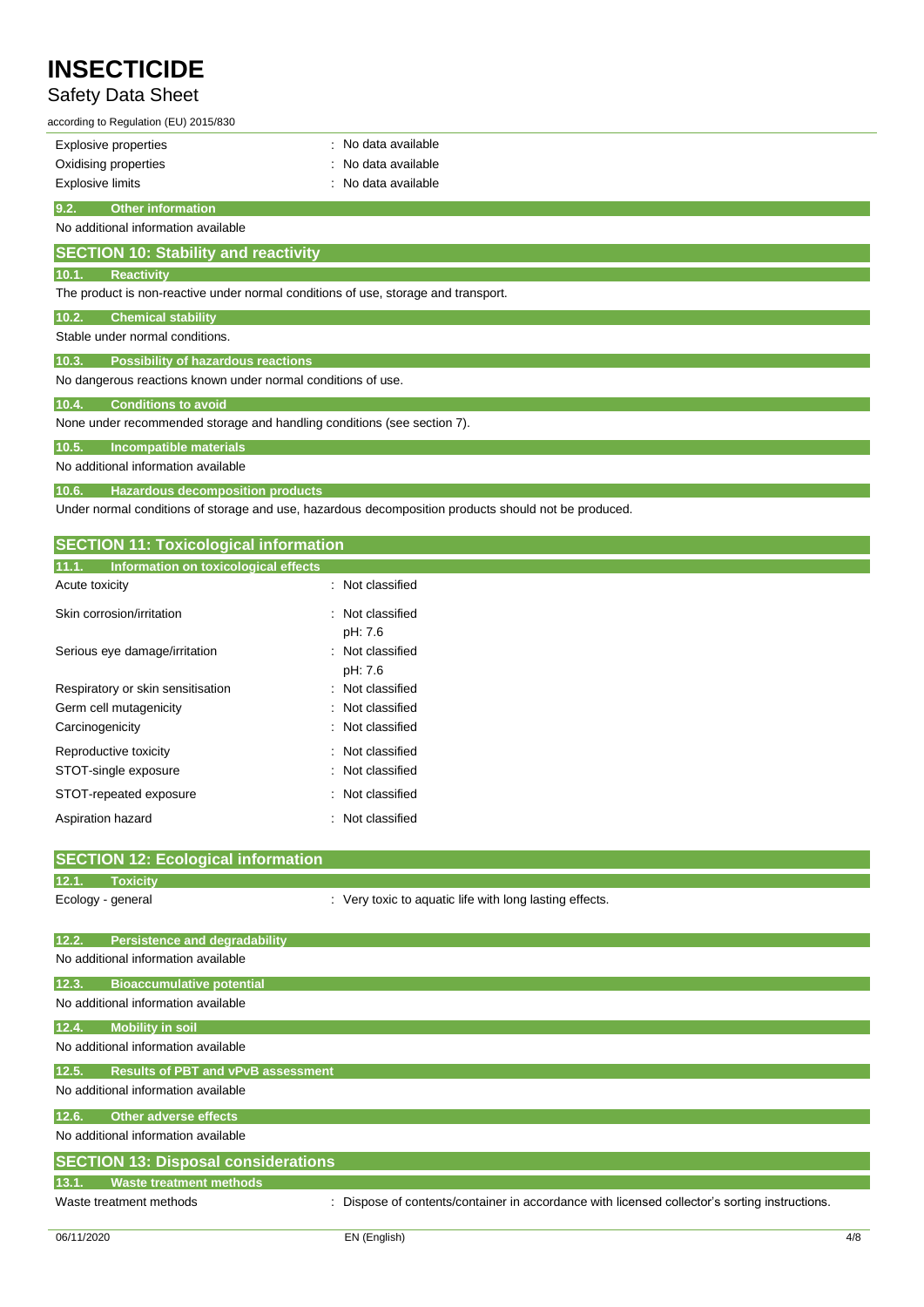Safety Data Sheet

according to Regulation (EU) 2015/830

**SECTION 14: Transport information**

In accordance with ADR / RID / IMDG / IATA / ADN

| 14.1.<br><b>UN number</b>                  |                                                                                                 |
|--------------------------------------------|-------------------------------------------------------------------------------------------------|
| UN-No. (ADR)                               | 3082                                                                                            |
| UN-No. (IMDG)                              | 3082                                                                                            |
| UN-No. (IATA)                              | 3082                                                                                            |
| UN-No. (ADN)                               | 3082                                                                                            |
| UN-No. (RID)                               | 3082                                                                                            |
| 14.2.<br><b>UN proper shipping name</b>    |                                                                                                 |
| Proper Shipping Name (ADR)                 | ENVIRONMENTALLY HAZARDOUS SUBSTANCE, LIQUID, N.O.S.                                             |
| Proper Shipping Name (IMDG)                | ENVIRONMENTALLY HAZARDOUS SUBSTANCE, LIQUID, N.O.S.                                             |
| Proper Shipping Name (IATA)                | Environmentally hazardous substance, liquid, n.o.s.                                             |
| Proper Shipping Name (ADN)                 | ENVIRONMENTALLY HAZARDOUS SUBSTANCE, LIQUID, N.O.S.                                             |
| Proper Shipping Name (RID)                 | ENVIRONMENTALLY HAZARDOUS SUBSTANCE, LIQUID, N.O.S.                                             |
| Transport document description (ADR)       | UN 3082 ENVIRONMENTALLY HAZARDOUS SUBSTANCE, LIQUID, N.O.S., 9, III, (E)                        |
| Transport document description (IMDG)      | UN 3082 ENVIRONMENTALLY HAZARDOUS SUBSTANCE, LIQUID, N.O.S., 9, III, MARINE<br><b>POLLUTANT</b> |
| Transport document description (IATA)      | UN 3082 Environmentally hazardous substance, liquid, n.o.s., 9, III                             |
| Transport document description (ADN)       | UN 3082 ENVIRONMENTALLY HAZARDOUS SUBSTANCE, LIQUID, N.O.S., 9, III                             |
| Transport document description (RID)       | : UN 3082 ENVIRONMENTALLY HAZARDOUS SUBSTANCE, LIQUID, N.O.S., 9, III                           |
| 14.3.<br><b>Transport hazard class(es)</b> |                                                                                                 |
| <b>ADR</b>                                 |                                                                                                 |
| Transport hazard class(es) (ADR)           | :9                                                                                              |
| Danger labels (ADR)                        | $\therefore$ 9                                                                                  |
|                                            |                                                                                                 |
| <b>IMDG</b>                                |                                                                                                 |
| Transport hazard class(es) (IMDG)          | $\cdot$ 9                                                                                       |
| Danger labels (IMDG)                       | $\cdot$ 9                                                                                       |





Transport hazard class(es) (IATA) : 9 Danger labels (IATA)  $\qquad \qquad : 9$ 

### **ADN**

| Transport hazard class(es) (ADN) | . 9 |
|----------------------------------|-----|
| Danger labels (ADN)              | : 9 |

:

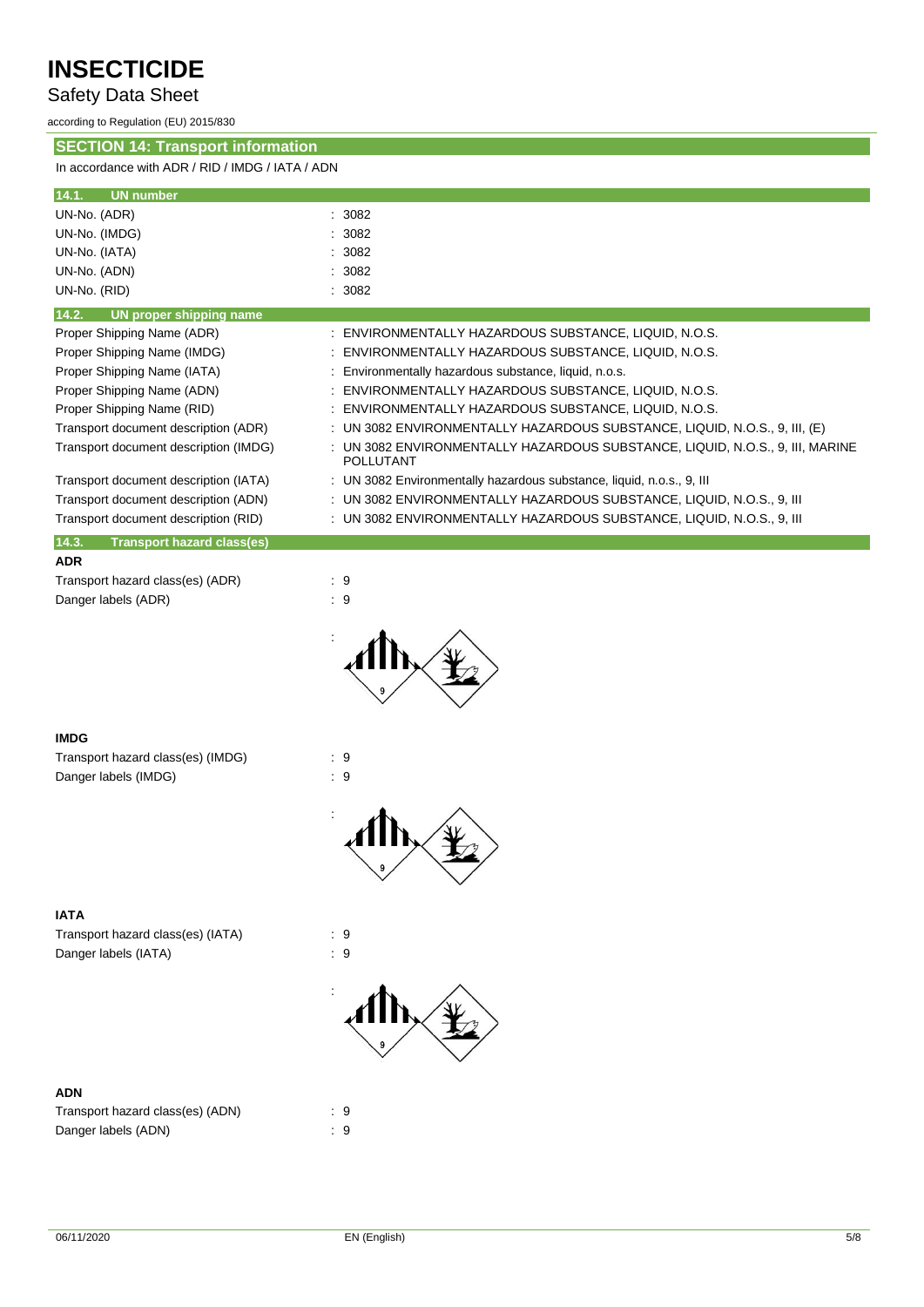## Safety Data Sheet

according to Regulation (EU) 2015/830



### **RID**

Transport hazard class(es) (RID) : 9 Danger labels (RID) : 9



| 14.4.<br><b>Packing group</b>         |                                          |
|---------------------------------------|------------------------------------------|
| Packing group (ADR)                   | ÷ III                                    |
| Packing group (IMDG)                  | ÷ III                                    |
| Packing group (IATA)                  | ÷ III                                    |
| Packing group (ADN)                   | ÷ III                                    |
| Packing group (RID)                   | ÷ III                                    |
| 14.5.<br><b>Environmental hazards</b> |                                          |
| Dangerous for the environment         | : Yes                                    |
| Marine pollutant                      | : Yes                                    |
| Other information                     | : No supplementary information available |

#### **14.6. Special precautions for user**

| 06/11/2020                                                                | EN (English)              | 6/8 |
|---------------------------------------------------------------------------|---------------------------|-----|
| Packing instructions (IMDG)                                               | P001, LP01                |     |
| Excepted quantities (IMDG)                                                | E1                        |     |
| Limited quantities (IMDG)                                                 | : 5L                      |     |
| Special provisions (IMDG)                                                 | : 274, 335, 969           |     |
| - Transport by sea                                                        |                           |     |
| EAC code                                                                  | $\cdot$ $\cdot$ 3Z        |     |
| Tunnel restriction code (ADR)                                             | E                         |     |
|                                                                           | 90<br>3082                |     |
| Orange plates                                                             |                           |     |
| unloading and handling (ADR)<br>Hazard identification number (Kemler No.) | .90                       |     |
| Special provisions for carriage - Loading,                                | : CV13                    |     |
| Special provisions for carriage - Packages<br>(ADR)                       | $\therefore$ V12          |     |
| Transport category (ADR)                                                  | $\therefore$ 3            |     |
| Vehicle for tank carriage                                                 | : AT                      |     |
| Tank code (ADR)                                                           | : LGBV                    |     |
| Portable tank and bulk container special<br>provisions (ADR)              | : TP1, TP29               |     |
| Portable tank and bulk container instructions<br>(ADR)                    | : T4                      |     |
| Mixed packing provisions (ADR)                                            | : MP19                    |     |
| Special packing provisions (ADR)                                          | $:$ PP1                   |     |
| Packing instructions (ADR)                                                | : P001, IBC03, LP01, R001 |     |
| Excepted quantities (ADR)                                                 | $\therefore$ E1           |     |
| Limited quantities (ADR)                                                  | : 51                      |     |
| Special provisions (ADR)                                                  | : 274, 335, 601, 375      |     |
| Classification code (ADR)                                                 | : M6                      |     |
| - Overland transport                                                      |                           |     |
|                                                                           |                           |     |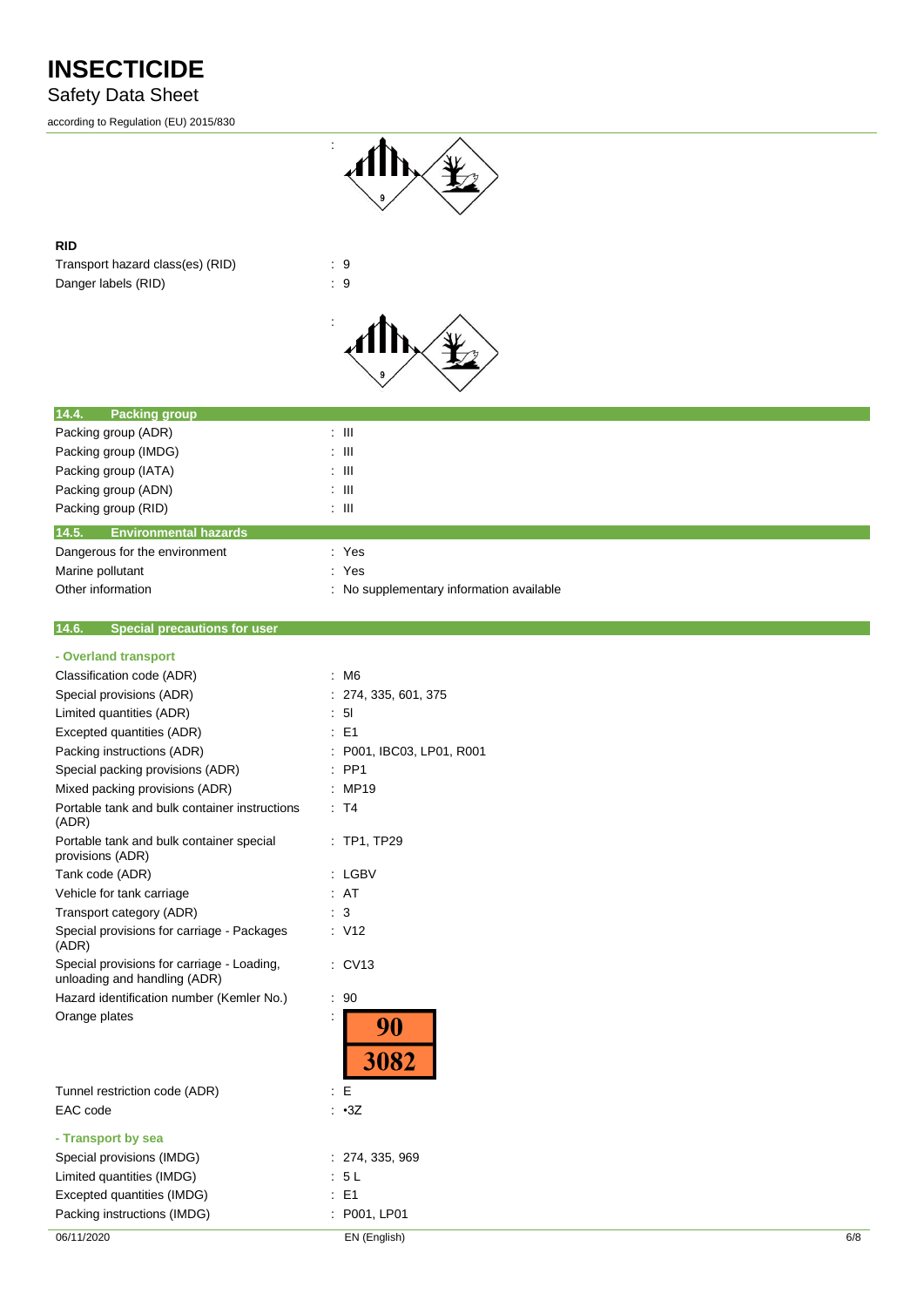## Safety Data Sheet

according to Regulation (EU) 2015/830

| Special packing provisions (IMDG)                                           | $\therefore$ PP1          |
|-----------------------------------------------------------------------------|---------------------------|
| IBC packing instructions (IMDG)                                             | : IBCO3                   |
| Tank instructions (IMDG)                                                    | : T4                      |
| Tank special provisions (IMDG)                                              | : TP2, TP29               |
| EmS-No. (Fire)                                                              | : F-A                     |
| EmS-No. (Spillage)                                                          | $: S-F$                   |
| Stowage category (IMDG)                                                     | : A                       |
| - Air transport                                                             |                           |
| PCA Excepted quantities (IATA)                                              | $\therefore$ E1           |
| PCA Limited quantities (IATA)                                               | : Y964                    |
| PCA limited quantity max net quantity (IATA)                                | : 30kgG                   |
| PCA packing instructions (IATA)                                             | .964                      |
| PCA max net quantity (IATA)                                                 | : 450L                    |
| CAO packing instructions (IATA)                                             | : 964                     |
| CAO max net quantity (IATA)                                                 | : 450L                    |
| Special provisions (IATA)                                                   | $:$ A97, A158, A197       |
| ERG code (IATA)                                                             | : 9L                      |
| - Inland waterway transport                                                 |                           |
| Classification code (ADN)                                                   | $\therefore$ M6           |
| Special provisions (ADN)                                                    | : 274, 335, 375, 601      |
| Limited quantities (ADN)                                                    | : 5 L                     |
| Excepted quantities (ADN)                                                   | $\therefore$ E1           |
| Carriage permitted (ADN)                                                    | : T                       |
| Equipment required (ADN)                                                    | : PP                      |
| Number of blue cones/lights (ADN)                                           | $\therefore$ 0            |
| - Rail transport                                                            |                           |
| Classification code (RID)                                                   | : M6                      |
| Special provisions (RID)                                                    | : 274, 335, 375, 601      |
| Limited quantities (RID)                                                    | : 5L                      |
| Excepted quantities (RID)                                                   | $\therefore$ E1           |
| Packing instructions (RID)                                                  | : P001, IBC03, LP01, R001 |
| Special packing provisions (RID)                                            | $\therefore$ PP1          |
| Mixed packing provisions (RID)                                              | : MP19                    |
| Portable tank and bulk container instructions<br>(RID)                      | : T4                      |
| Portable tank and bulk container special<br>provisions (RID)                | $:$ TP1, TP29             |
| Tank codes for RID tanks (RID)                                              | : LGBV                    |
| Transport category (RID)                                                    | $\cdot$ 3                 |
| Special provisions for carriage - Packages<br>(RID)                         | $\therefore$ W12          |
| Special provisions for carriage - Loading,<br>unloading and handling (RID)  | : CW13, CW31              |
| Colis express (express parcels) (RID)                                       | $\therefore$ CE8          |
| Hazard identification number (RID)                                          | : 90                      |
| Transport in bulk according to Annex II of Marpol and the IBC Code<br>14.7. |                           |

Not applicable

**SECTION 15: Regulatory information**

**15.1. Safety, health and environmental regulations/legislation specific for the substance or mixture**

## **15.1.1. EU-Regulations**

Contains no REACH substances with Annex XVII restrictions Contains no substance on the REACH candidate list Contains no REACH Annex XIV substances